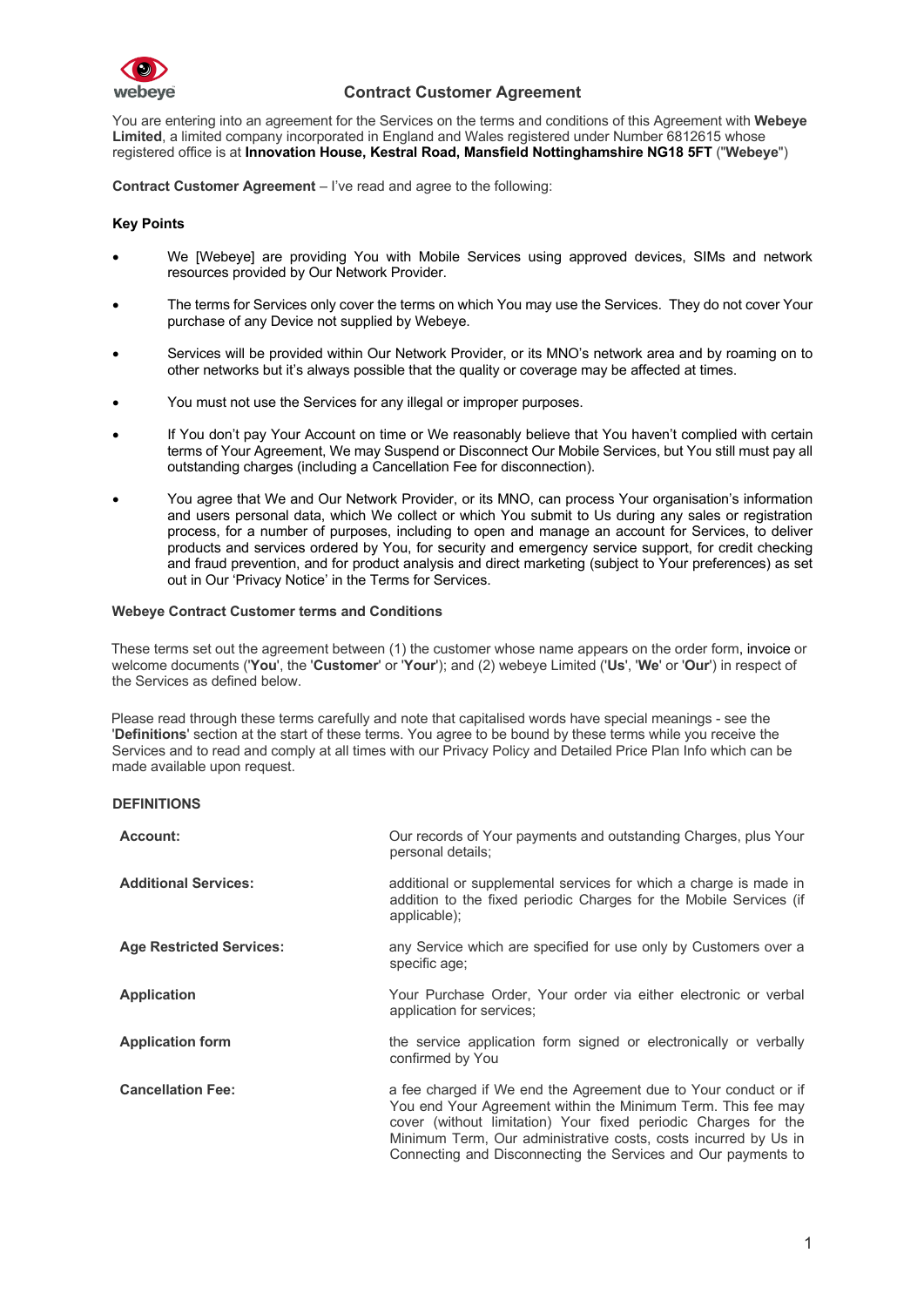

operators including Mobile Network Operators, Network Providers, stores or agents;

**Charges:** charges include (without limitation) fixed periodic charges, usage charges, excess usage charges minimum monthly spend charges, account administration fees, fees for Connection and Reconnection, a Cancellation Fee (where applicable) and any costs incurred in collecting outstanding payments from You;

**Connection & Re-connection:** the process of giving You access to a Mobile Service. "Disconnection and "Re-connection" have a corresponding meaning;

- **Content: information, communications, images and sounds, software or any** other material contained on or available through the Services (including being contained within an SMS or MMS);
- **Customer:** You, or another person named by You, who is authorised to incur Charges to Your Account;
- **Deposit: refundable amount that We or our Network Provider may ask You Network Provider may ask You** to pay before We Connect or Re-connect You to the Network or before providing any Service;
- **Device:** Any device capable of connecting to the Network Provider for Connection to its Network;
- **Messaging Services: any email, fax and voicemail Services, text message and voicemail Services** multimedia messaging Services, personal information management and other message or communication facilities which let You communicate with others;
- **Minimum Term:** the minimum period for the supply of Services as specified in Your Application, or any separate tariff document sent to you on application, commencing on the date of Registration. Where no period is specified in the Application a minimum period of 30 days from the date of activation will apply;
- **Mobile Network Operator (MNO):** the mobile network operator(s) providing network services to Our Network Provider;
- **Mobile Services:** the mobile services selected by You and offered by the Service Provider, which We agree to provide to You;
- **Network:** the electronic communications system by which the Mobile Network Operator makes Our Services available
	- Any network provider(s) providing network services to Us;

**Out of Plan Usage ("OPU")** the Charges You'll pay for each call, text or megabyte of data You have used which is outside of your monthly Plan.

> the mobile plan detailing the Services You've chosen to receive and the charging rate on a particular tariff as shown on Your introduction letter and or invoice;

the minimum monthly amount We charge you for the Plan You've chosen, as shown on Your introduction letter and or invoice;

**Plan Charge (Tariff)**

**Network Provider:**

**Plan**

**Premium Service: any Mobile Services which are charged at premium rates including** international calling and international roaming, which You can only access with Our prior approval;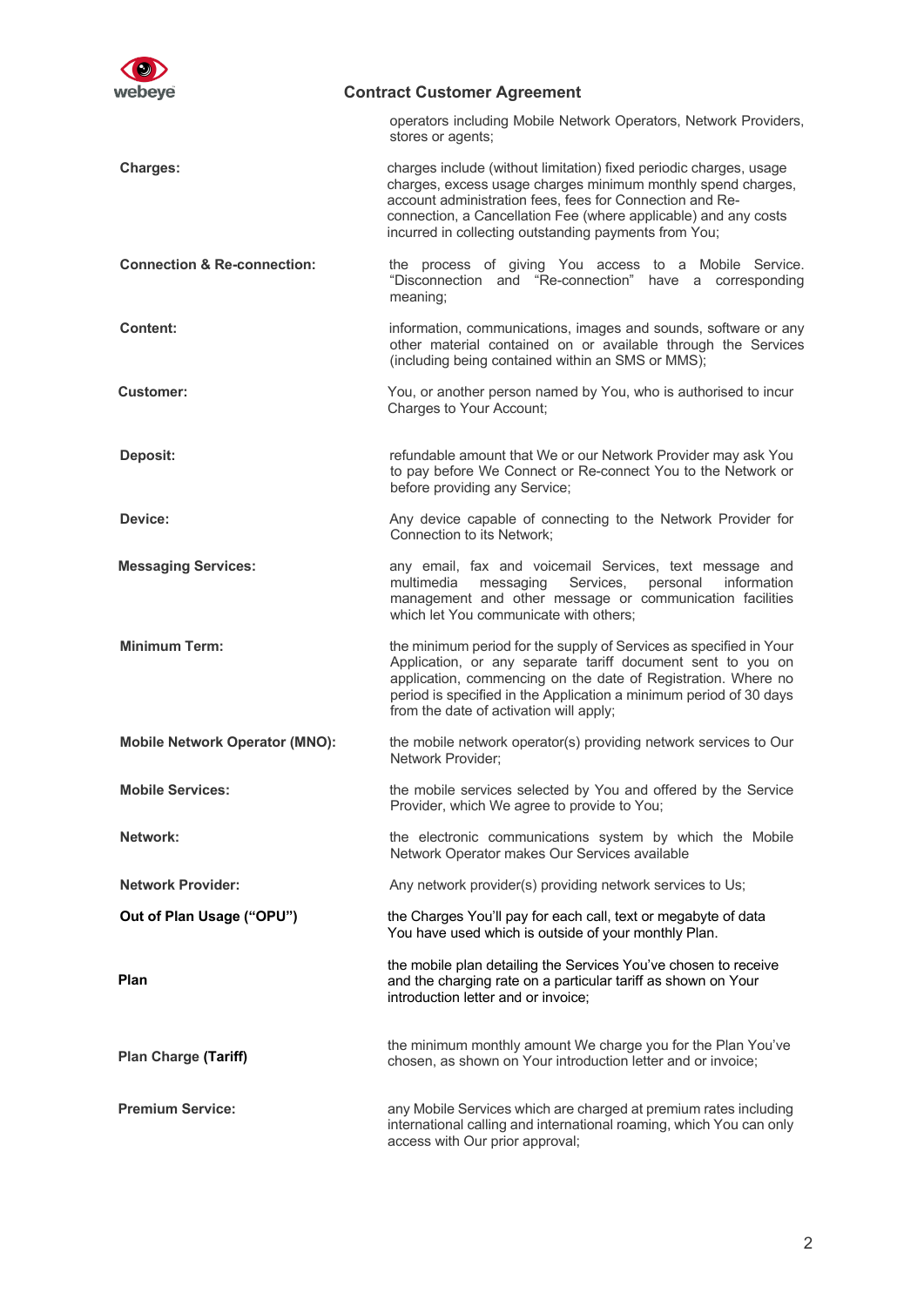| webeye                      | <b>Contract Customer Agreement</b>                                                                                                                                                                                         |
|-----------------------------|----------------------------------------------------------------------------------------------------------------------------------------------------------------------------------------------------------------------------|
| <b>Price List:</b>          | a list of Our current Charges, tariffs or prices which is updated from<br>time to time and is available at Your Request;                                                                                                   |
| <b>Registration:</b>        | our acceptance of Your application for Services and Our record of<br>Your data and any user data prior to Connection. "Register" has<br>a corresponding meaning;                                                           |
| Roaming:                    | Meaning a Service which allows You to roam between the service<br>providers using your device on other operators' Networks; usually<br>applicable in foreign countries                                                     |
| SIM:                        | means the Subscriber Identity Module card containing data used<br>to receive the Services or other device which contains Your<br>personal telephone number, and which is programmed to allow<br>You to access the Network; |
| <b>Storage Services:</b>    | any Services which offer You storage capacity on the Network for<br>storage of Content which You access from Us;                                                                                                           |
| <b>Suspension:</b>          | the temporary Disconnection of Services. "Suspend" has a<br>corresponding meaning; and                                                                                                                                     |
| <b>Tariff Laddering</b>     | The automatic variation from the initial Tariff to a replacement tariff<br>based upon Your excess use on said initial tariff                                                                                               |
| <b>Third Party Content:</b> | the Content owned or licensed by third parties.                                                                                                                                                                            |

## **TERMS FOR SERVICES**

#### 1 **Scope**

1.1 Your Agreement is made up of these standard mobile terms and conditions, the Price List and the Application Form (collectively, the "Agreement").

## 2 **Commencement and Term**

- 2.1 This Agreement shall commence on the date We accept Your Application to use the Mobile Services (the "Commencement Date"). Acceptance may be by Us sending a confirmation letter to you via post or email, confirming by email following an online application, or confirmation via a telephone application process or by us sending You a sim and data being transferred/used whichever is the earliest.
- 2.2 This Agreement shall remain in effect for at least the Minimum Term and then thereafter unless terminated earlier by either party in accordance with this Agreement.
- 2.3 We will automatically renew the Agreement for the same duration as the initial Minimum term without Your written consent, but the Agreement will continue as a non-fixed contract unless terminated by either party in accordance with this Agreement.
- 2.4 The provision of the Mobile Services commences when We Connect You.

## 3 **About Your Agreement**

- 3.1 It is Your responsibility to make sure the SIMs are only used to access Mobile Services as permitted in this Agreement.
- 3.2 It is your responsibility to keep records of the location of your SIM and any Device that the SIM is associated with.
- 3.3 It is Your responsibility to make sure that a Direct Debit Instruction (DDI) is in place to settle Invoices for Mobile Services. A DDI Mandate will be supplied to You in either paper or electronic format on Registration.
- 3.4 This Agreement does not cover the supply of Your Device or Webeye Services. The manufacturers of Devices or Webeye Services are not related to this Agreement. Any terms relating to Devices or Webeye Services will be given to You separately.

## 4 **Variations to Your Agreement or prices**

- 4.1 We may vary any of the terms of Your Agreement on the following basis:
- 4.2 We will let You know at least one month in advance if We decide to:
	- 4.2.1 discontinue the Services; or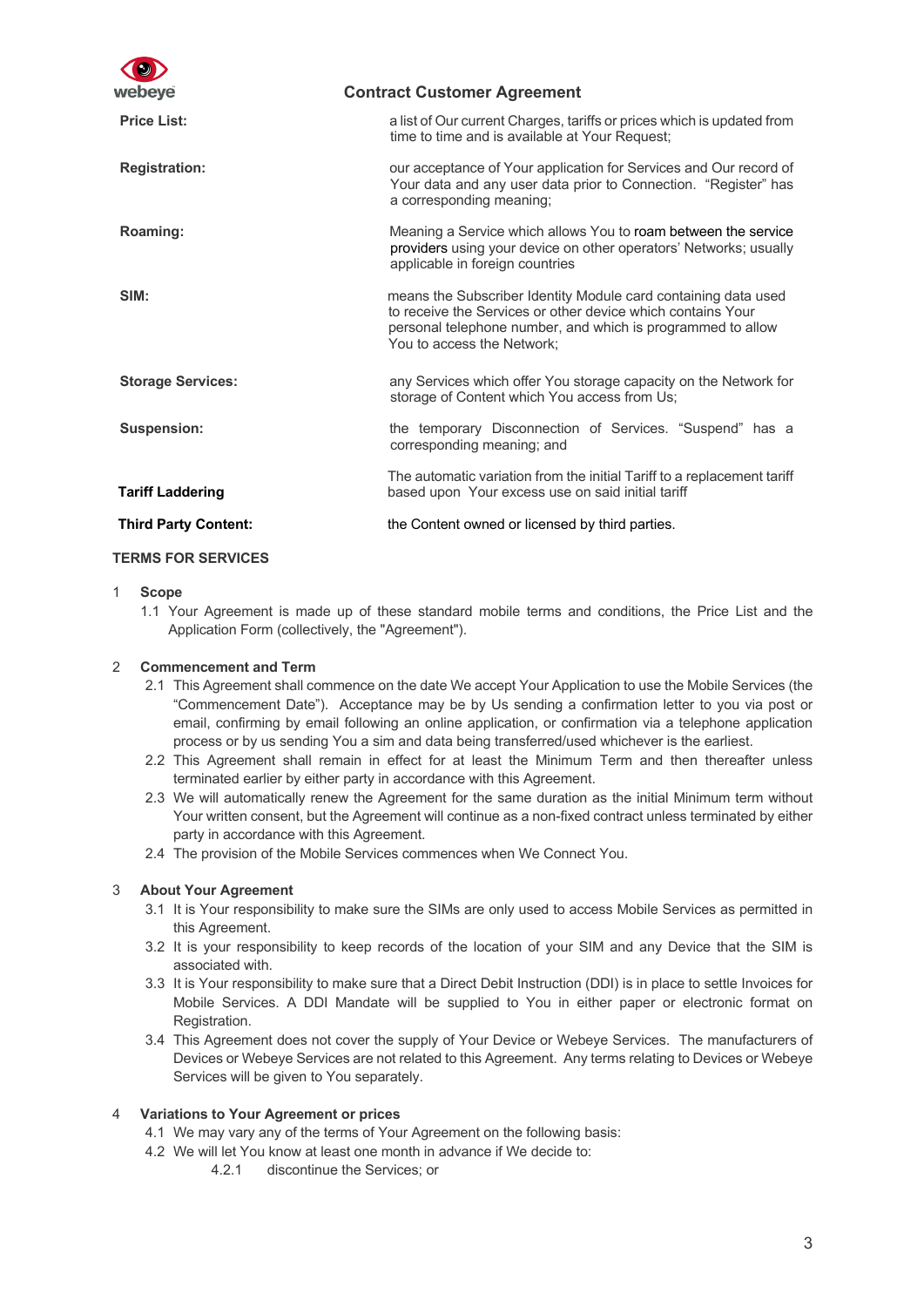

- 4.2.2 make any variations to Your Agreement which are likely to be of detriment to You; or
- 4.2.3 increase the fixed periodic percentage increase in the Retail Prices Index Figure (or any future equivalent) in any twelve month period.
- 4.3 You can end the Agreement for such variations in accordance with Section 12.1. Subject to the above, You will not be able to end the Agreement if such variation or increase is due to changes to the law, government regulation or licence which affect Us or relates solely to Additional Services.
- 4.4 If You carry on using Services after the variation commences, You will be deemed to have accepted the variation.
- 4.5 No advance notice will be given for tariff laddering of BT and EE sims that have exceeded their tariff allowance, as in the case of these specific sims this will automatically result from excess usage

### 5 **We will provide You with a phone number SIM**

- 5.1 We will open an Account for You and arrange to provide You with a SIM, and a phone, IMSI, ICCID or IMEI number as applicable (and We may agree to provide You with additional SIMs, and phone numbers on Your request). We aim to connect Your SIM Card to the Services within 5 working days of accepting your order. If You place an order for an additional service or otherwise instruct us to change the Services, We'll try our best to complete Your order as soon as possible but there may be a delay in Your order being completed. We'll not be liable to You for any costs, expenses or claims arising directly or indirectly out of such delay.
- 5.2 Our Network Provider or its MNO owns each SIM and each SIM remains their property at all times. You are being allowed to use the SIM by Us on a limited licence to enable You to access Services, in accordance with the terms of this Agreement. We or they may recall the SIM(s) at any time for upgrades, modifications, misuse or when Your Agreement ends. You can only use Our SIM to obtain Services from Us.
- 5.3 Each SIM may only be used in Devices which are enabled for Mobile Services and are authorised by Us for Connection to Our network. Any attempt to use the SIM in other Devices may result in serious damage to the Device and may prevent You from being able to use it. In these instances, We, Our Network Provider, or its MNO, are not responsible for any such damage or usage problems.
- 5.4 During the term of Your Agreement for the supply of Mobile Services, we are unable to authorise porting of your SIM to an alternative provider. In such circumstances, Service should be terminated in accordance with this Agreement.

## 6 **Services**

6.1 Once You are Connected, We will provide You with access to Our Mobile Services.

#### **Limitation of Services**

6.2 We will always try to make Mobile Services available to You. However, Mobile Services are only available within Our MNO's coverage area; Within this, there may be areas where You do not have access to all Mobile Services or where coverage is otherwise limited or unavailable.

#### **Disruption to Services**

- 6.3 There may be situations when Mobile Services are not continuously available or the quality is affected and so We cannot guarantee continuous fault-free service, for instance:
	- 6.3.1 when We, Our Network Provider, or its MNO need to perform upgrading, maintenance or other work on the network or Mobile Services;
	- 6.3.2 when You move outside Our service area whilst You are on a call (in this case calls may not be maintained);
	- 6.3.3 when You are in areas not covered by Our network. In these cases, Services rely on other operators' networks where We have no control; and
	- 6.3.4 because of other factors outside Our control, such as the features or functionality of Your Device, regulatory requirements, lack of capacity, interruptions to services from other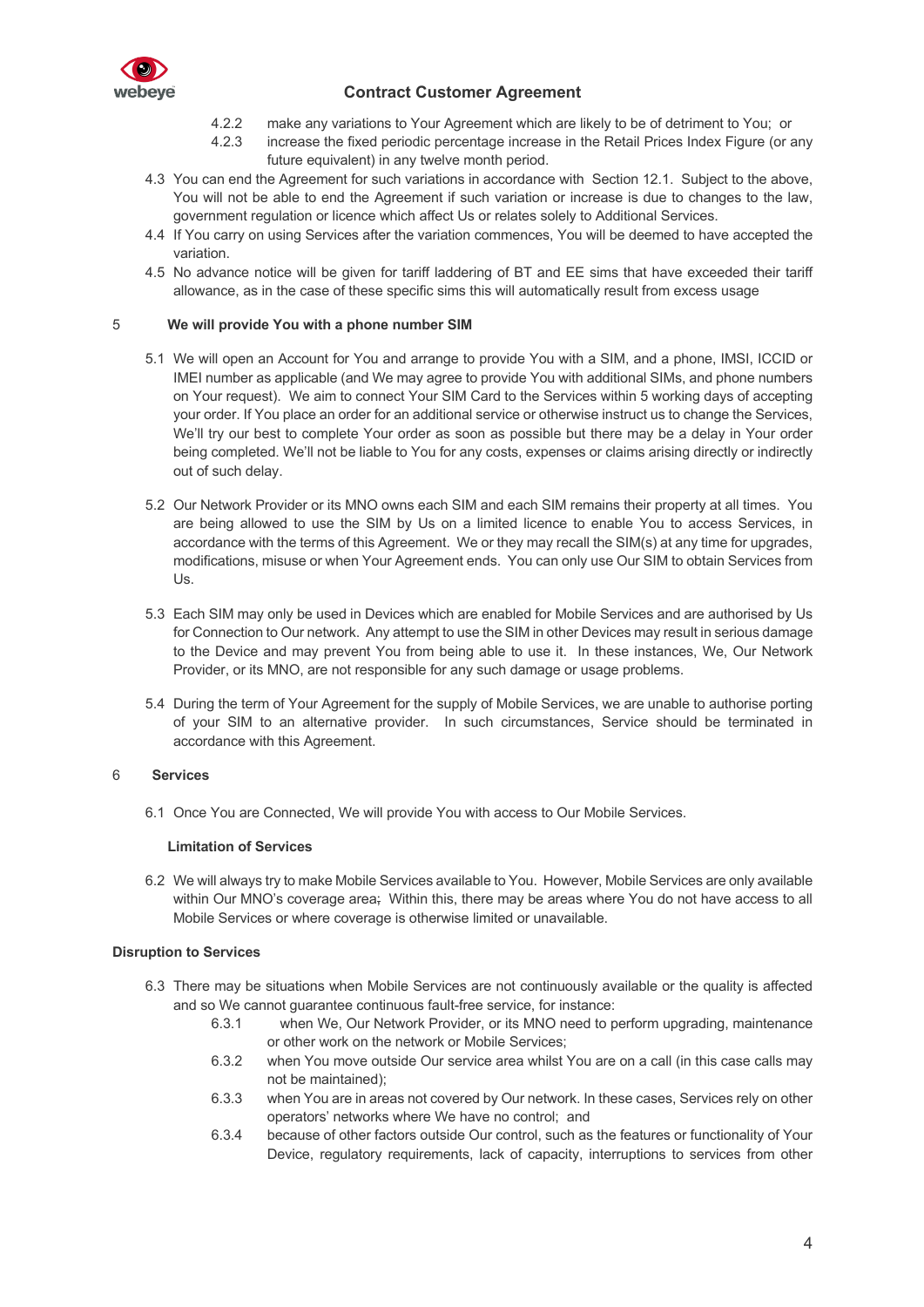

suppliers, faults in other communication networks, the weather or radio interference caused by hills, tunnels or other physical obstructions.

## 7 **What You will do in return**

#### **Secure Your PIN, Passwords and SIM**

- 7.1 Our Network Provider or its MNO owns the SIM and it remains their property at all times, You must ensure that You keep the SIM safe and secure whilst it is in Your possession and You must ensure that You are able to return it to Us, if required to do so by Us at any time, as set out in these Agreement. There will be a charge for any replacement SIM, unless it is defective through faulty design or workmanship.
- 7.2 If applicable, You must keep all PINs and passwords secure and confidential.
- 7.3 You should immediately change Your PIN or password if You become aware that someone is accessing Services on Your account without Your permission.

### **Responsible use of Services**

- 7.4 You may only use the Mobile Services:
	- 7.4.1 as laid out in this Agreement; and
	- 7.4.2 You may resell the Mobile Services to Your customer if applicable, who will also be bound by the terms of this Agreement.
- 7.5 You must not use the Mobile Services, the SIM, or phone number or allow anyone else to use the Mobile Services, the SIM or phone number for illegal or improper uses. For example:
	- 7.5.1 for fraudulent, criminal or other illegal activity;
	- 7.5.2 in any way which breaches another person's rights, including copyright or other intellectual property rights;
	- 7.5.3 to copy, store, modify, publish or distribute Services or content (including ringtones), except where We give You permission;
	- 7.5.4 to download, send or upload content of an excessive size, quantity or frequency. We will contact You if Your use is excessive;
	- 7.5.5 in any way which breaches any security or other safeguards or in any other way which harms or interferes with Our network, the networks or systems of others or Services.
	- 7.5.6 to falsify or delete any author attributions, legal or other proper notices or proprietary designation or labels of the origin or source of software or other content contained in a file that You upload; and
	- 7.5.7 to use or provide to others any directory or details about customers.
- 7.6 You must always co-operate with Us and follow Our reasonable instructions to ensure the proper use and security of the Mobile Services and Your account. You must only use Devices authorised by Us for Connection to Our network and also comply with all relevant legislation relating to their use.
- 7.7 We may publish an acceptable use policy providing more detail about the rules for use of certain Mobile Services in order to ensure that use of Mobile Services is not excessive and/or to combat fraud. If We publish a policy, We will let You know and such a policy may be amended from time to time, for instance, if We discover that the Mobile Services are being used fraudulently or for fraudulent purposes, or the excessive use of certain Mobile Services is causing problems for Us, Our Network Provider, or its MNO, its systems or for other users or if We introduce new services which may require certain rules to ensure that such new services can be enjoyed by Our customers. Again, We will let You know if this happens.

## **Responsible use of Messaging and Storage Services**

- 7.8 If applicable, while using the Messaging Services, You must not send or upload:
	- 7.8.1 anything that is copyright protected, unless You have permission;
	- 7.8.2 unsolicited bulk or commercial communications or other unauthorised communications, or knowingly send any viruses; or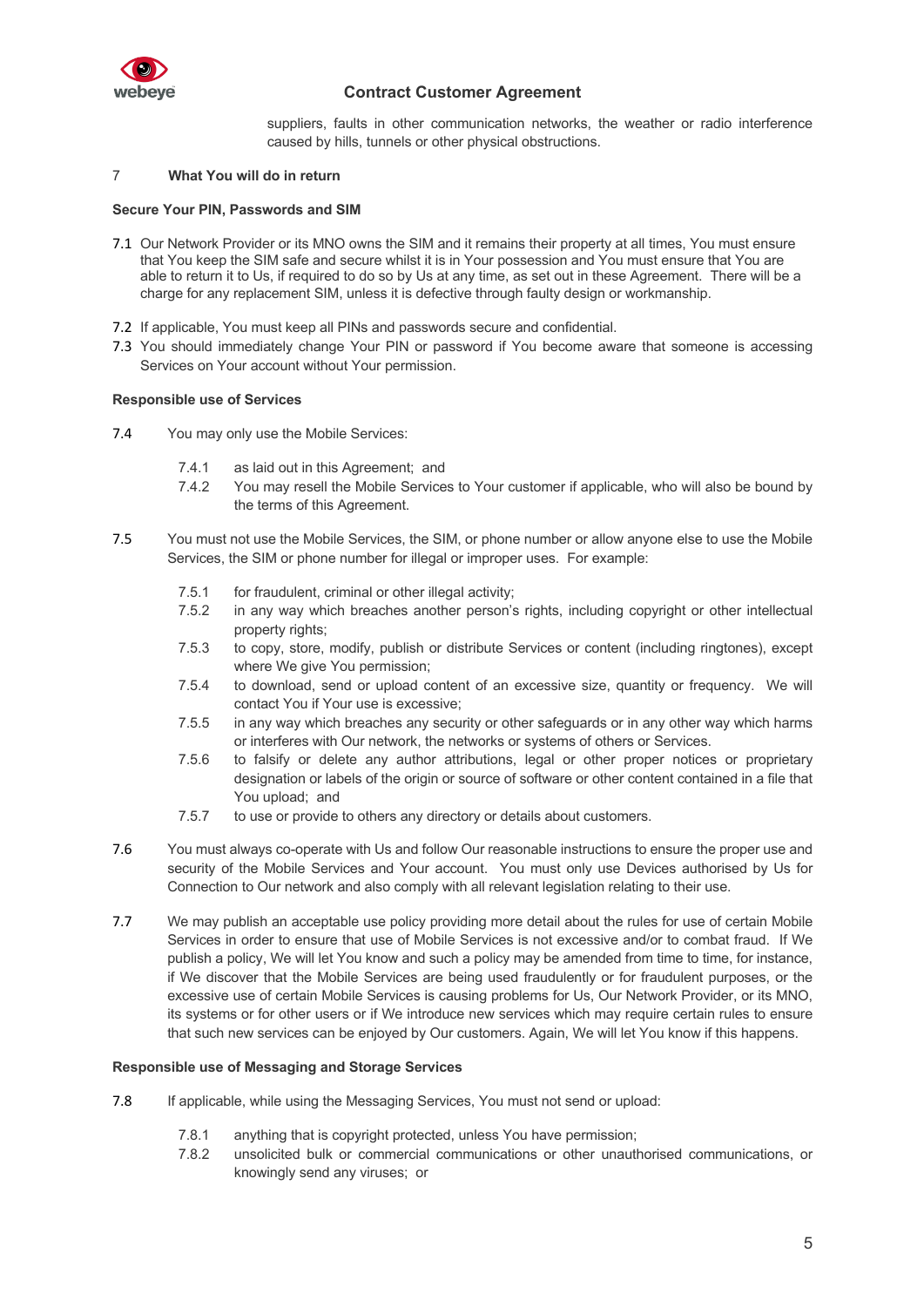

- 7.8.3 anything that is obscene, offensive, abusive, defamatory, menacing, harassing, threatening or is unlawful in any other way.
- 7.9 We may put limits on the use of certain Services, such as Messaging Services or Storage Services. For example, We may limit the size of messages or storage space.
- 7.10 While We have no obligation to monitor the Messaging Services or Storage Services, if You exceed Our use limits set out in Our fair use policy, or We are made aware of any issues with Your use of these Services, (for example, if We are made aware that You are using Mobile Services in any of the ways prohibited in Section 7.8 above), We reserve the right to remove or refuse to send or store content on Your behalf.

## 8 **Your Rights – Complaints**

- 8.1 If You are unhappy about any aspect of Our Mobile Services, You should contact Our Customer Services. We will investigate any complaint in accordance with Our complaints handling policy, after which We will contact You with the results.
- 8.2 See Section 17 for information about data protection and privacy complaints.

## 9 **Our Rights – Intellectual Property**

- 9.1 All rights, including copyright in Mobile Services and their content, belong to Us, Our Network provider, its MNO, or Our licensed source, such as a third party content provider. We and they reserve all Our and their rights.
- 9.2 Our trademarks, Our Network Provider and its MNO's trademark and other related images, logos and names on the Services are proprietary marks of Us or them. We and they reserve all Our and their rights.

## 10 **Paying Your Invoices**

10.1 You must pay Us all Charges for all the Mobile Services which are accessed using the SIM(s) We or Our Network Provider have supplied to You or which are accessed using Your Device(s), whether the Services are accessed by You or by another person, with or without Your permission. If any of the SIMs or Device(s) are lost or stolen (either separately or with any of Your device), You remain responsible for all the Charges to Your Account until You tell Us what happened and arrange for Your SIM(s) and Device(s) to be deactivated.

## **Method of invoicing**

- 10.2 Unless otherwise expressly stated in this Agreement, We will invoice You:
	- 10.2.1 in advance for periodic charges (usually on a monthly basis), Connection fees and service fees (where applicable); and
	- 10.2.2 in arrears for usage charges. Whereas usage charges due to Your usage of Our Mobile Services inside the United Kingdom are in general invoiced in the last period, usage charges due to Your usage of Our Mobile Services outside the United Kingdom may be invoiced at other times; but this may vary in certain cases.
	- 10.2.3 In an itemised format specifying the Mobile Services provided including the SIM ICCID number or its IMSI number or its voice (telephone) number, Network and tariff. Detailed data usage is only provided if limit is exceeded. It is not possible for us to provide detailed data usage on every invoice, as this would have to be manually inputted.
- 10.3 **VAT**: Unless expressly stated otherwise, the charges payable for the Mobile Services under this Agreement are exclusive of VAT. Where the charges are expressed to be exclusive of VAT, You must pay to Us in addition to the charges for the Mobile Services, an amount equal to any VAT payable on the supply of the Mobile Services. That additional amount is payable at the same time as any part of the Charges for the Mobile Services is payable.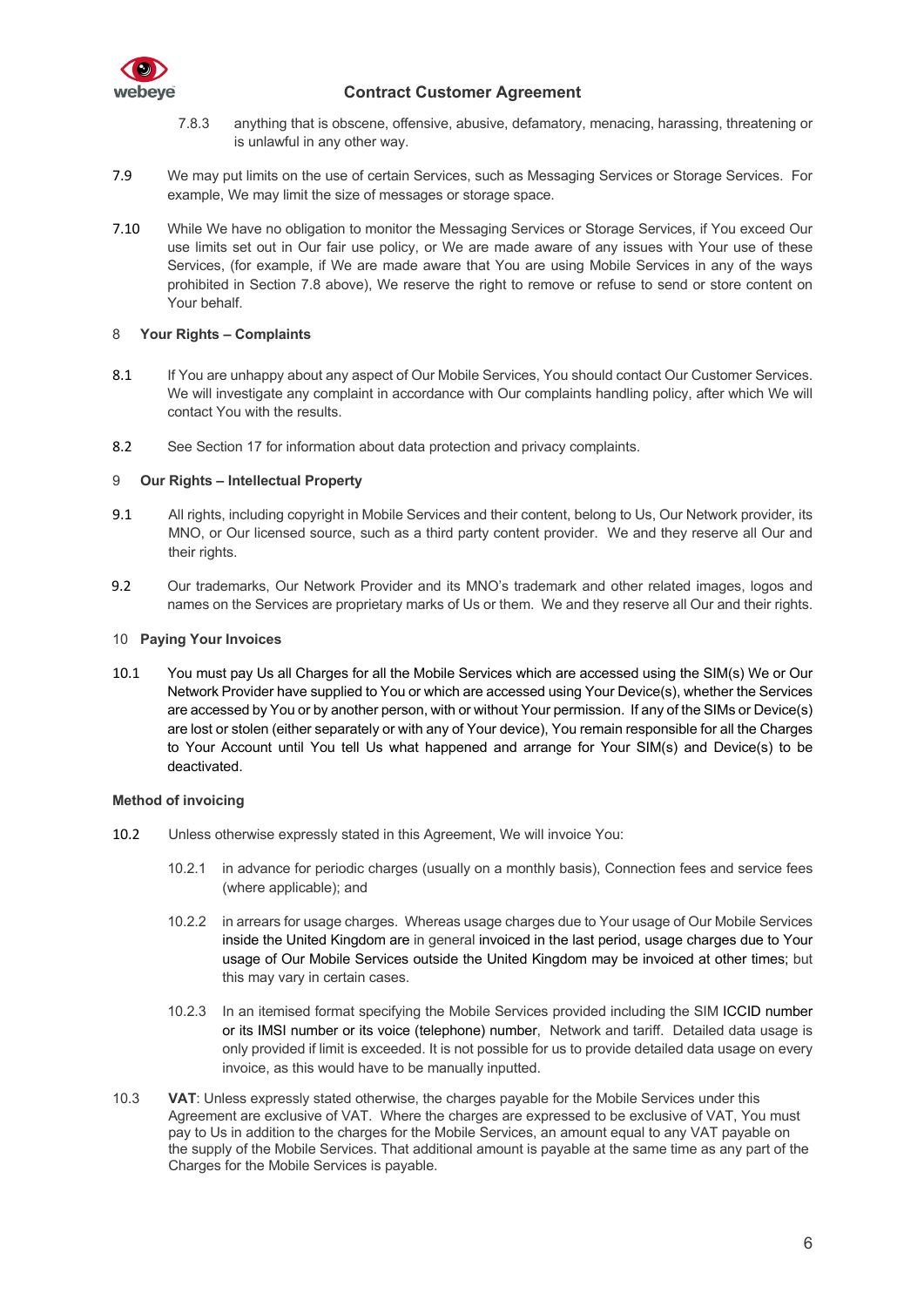

- 10.4 We will invoice You on a periodic, usually a monthly, basis, but We reserve the right to change this period on at least 14 days' notice. The invoice will state the amount of Charges due, Your payment method and the due date for Your payment.
- 10.5 Charges payable by Monthly Invoice must be settled by Direct Debit Instruction.
- 10.6 We will endeavour to invoice You within the normal invoicing period, but We reserve the right to also invoice You in later invoicing periods.
- 10.7 We may also submit interim invoices o**r** require an immediate payment if We think You have exceeded a reasonable limit on Your Account.
- 10.8 **Dishonoured Payments**: We reserve the right to terminate the Agreement without notice to You in the event: a Direct Debit Instruction provided by You in payment of that invoice is dishonoured without a valid explanation being provided by You.
- 10.9 If a payment made by direct debit is dishonoured or cancelled, We'll attempt to collect again within 5 days. If payment fails for the second time We shall be entitled to charge you a compensation fee for our losses that We incur as a result of such dishonoured or cancelled direct debit (which may include third party charges levied on Us).
- 10.10 In the event You fail to pay Your account on time, You will be in breach of this Agreement and We may Suspend or Disconnect You from Our Mobile Services. You will have to pay any outstanding Charges including any reconnection fees if applicable.10.10. Without prejudice to any other right or remedy available to Us, We shall be entitled to:

10.10.1 cancel the contract or suspend any further services to the Customer;

10.10.2 charge the Customer interest compensation and reasonable costs under the Late Payment of Commercial Debts (Interest) Act 1998 and it is agreed that the term implied by that Act shall apply after any judgment as well as before. Any reference to the Late Payment of Commercial Debts (Interest) Act 1998 is also a reference to any amendment, modification or re-enactment of it. If for any reason the Late Payment of Commercial Debts (Interest) Act 1998 does not apply interest shall be payable on overdue amounts at the rate of 8% per annum above the Bank of England base rate from time to time on the amount outstanding until payment is received in full.

10.10.3 Without prejudice to Our right to claim costs under the Late Payment of Commercial Debts (Interest) Act 1998, if for any reason any payment is not made when due we reserve the right to be paid on an indemnity basis any costs we incur in recovering any monies due under this contract (and the costs of recovering such costs) including our administrative costs and any costs incurred with lawyers, debt collection agencies and or credit insurers. Our administrative costs may include the cost of employing the staff concerned and the overheads attributable to them for the time spent. In calculating our administrative costs credit will be given for any compensation due under the Late Payment of Commercial Debts (Interest) Act 1998.

10.10.4 if Small Claims Proceedings are issued a minimum contribution of five hundred pound (£500.00) in addition to fixed costs of issue, will be claimed towards any costs incurred with lawyers.

- 10.11 If Your SIM is used to buy goods and services from third parties, You are responsible for paying any invoice they may send You. You will pay Us any charge which any other supplier or other person renders to Us:
	- (a) if You approach that other supplier or person directly, or otherwise than through Us; or
	- (b) for connection or initiation of any Mobile Service or for cancellation of any Mobile Service.
- 10.12 It is Your responsibility to ensure that You are in agreement with the monthly invoice; In the event that there is any issue with the invoice as rendered it will be incumbent upon You to bring this to Our attention within three months failing which Your acquiescence will be deemed to have unequivocally confirmed the acceptance of said invoice and We will not be obliged to consider concerns raised by You after that three month period.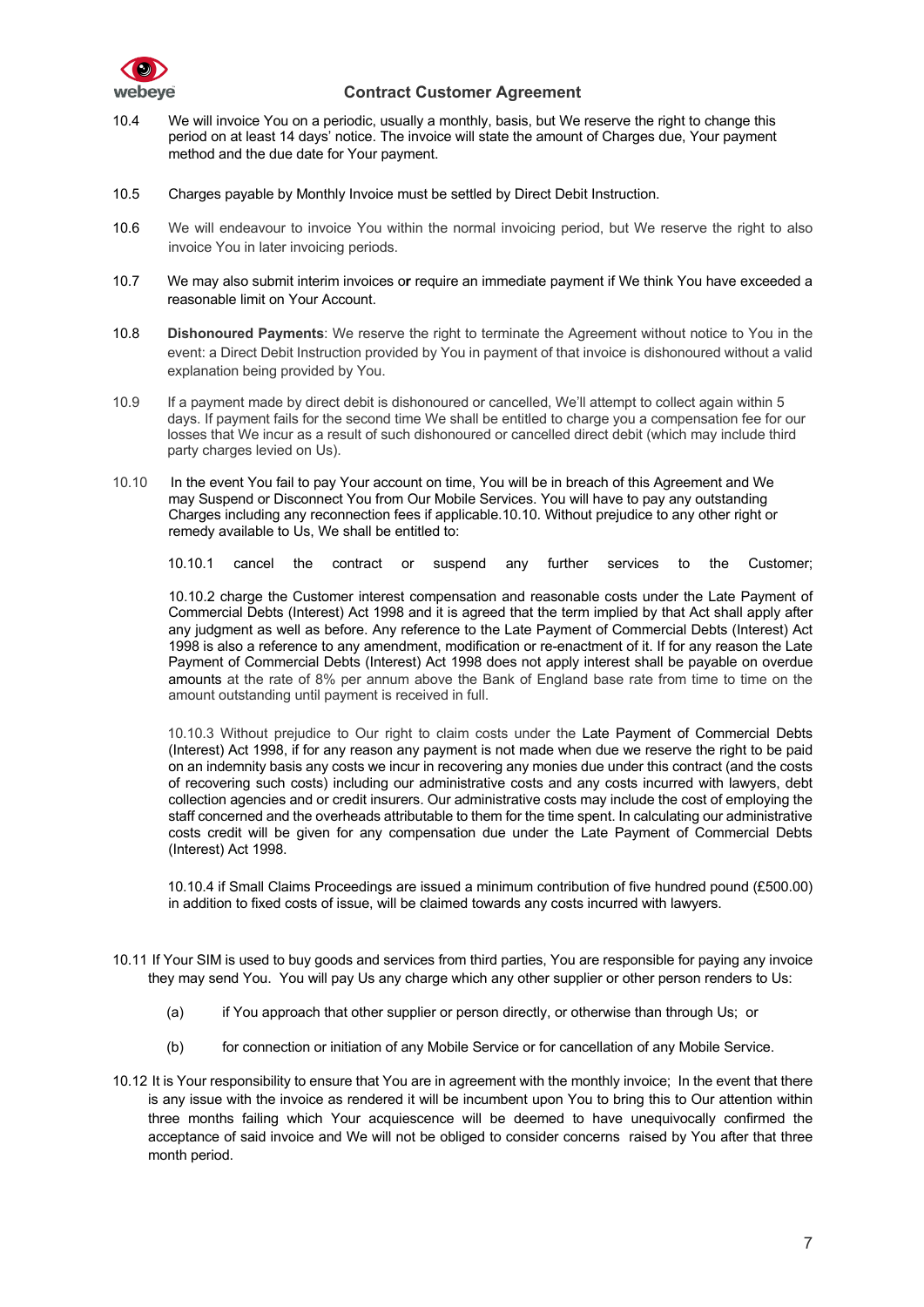

## 11 **Suspension of Mobile Services**

- 11.1 We may Suspend any or all of the Mobile Services You use without notice if:
	- 11.1.1 We reasonably believe You have provided Us with false or misleading details about Yourself;
	- 11.1.2 We advise You that Your excessive use of the Mobile Services (as may be defined in accordance with Section 7 above) is causing problems for other users, and You are continuing to use the Mobile Services excessively;
	- 11.1.3 We believe Your Device, SIM has been lost or stolen;
	- 11.1.4 We reasonably believe that You have used the Mobile Services, the SIM(s), or a phone number for illegal or improper purposes in contravention of Our responsible use requirements in Section 0 above;
	- 11.1.5 We receive a serious complaint against You which We believe to be genuine (for example, if We receive a complaint that You are using Mobile Services in any of the ways prohibited in Section 7). If this happens, We will deal with the complaint in the manner set out in Section 8;
	- 11.1.6 We are required to suspend Your Services by the emergency services or other government authorities; or
	- 11.1.7 We reasonably believe You have permitted Your Device to be unlocked via any unauthorised manner and/or have not paid any relevant Charges due in contravention of Section 10 above.
- 11.2 If We Suspend any or all of Your Mobile Services, You may still be able to make emergency calls (unless they have been Suspended at the request of the emergency services).
- 11.3 If Your Services are Suspended, We may agree to re-Connect You if You ask Us to do so and there may be a re-Connection Charge for this.

### 11.4 **Exceeding Plan Usage**

- 11.4.1 We may temporarily suspend the Services where Your Out of Plan Usage is exceeded and will consult whether You should be moved to a more appropriate plan.
- 11.4.2 If the Services are suspended, this Agreement will still continue. You must pay all Charges under this agreement during any period of suspension until the Agreement is ended including all monthly (or other periodic) line rental charges for any Minimum Period which continues to run.
- 11.4.3 If We elect to suspend the Services (You'll still be able to make 999 and 112 calls) rather than to terminate them as a result of your breach of the terms of this Agreement, We reserve the right not to provide them again until You confirm that You'll use the Services only in accordance with the terms of this Agreement.
- 11.4.4 If We reasonably believe that in exceeding Plan usage that You haven't complied with certain terms of Your Agreement, We may Suspend or Disconnect Our Mobile Services, but You still must pay all outstanding charges (including a Cancellation Fee for disconnection).

#### 12 **Ending this Agreement and Disconnection of Services**

- 12.1 You may end this Agreement in the following ways:
	- 12.1.1 By giving written notice to **services@webeyecms.com** on any date prior to the end of the current billing term. Charges for cancelled services will cease at the end of the current bill period. No credits or additional charges will be raised with the exception of any usage charges incurred.
	- 12.1.2 On 30 days' notice, outside the Minimum Term. You can end the Agreement if Your Agreement does not contain a Minimum Term, or if You want to end the Agreement at the end of Your Minimum Term or any time after Your Minimum Term has expired, provided You give notice to Our Services Department in writing specifying the Phone or SIM Serial Number at least 30 days before the date You want to end the Agreement. The ending of a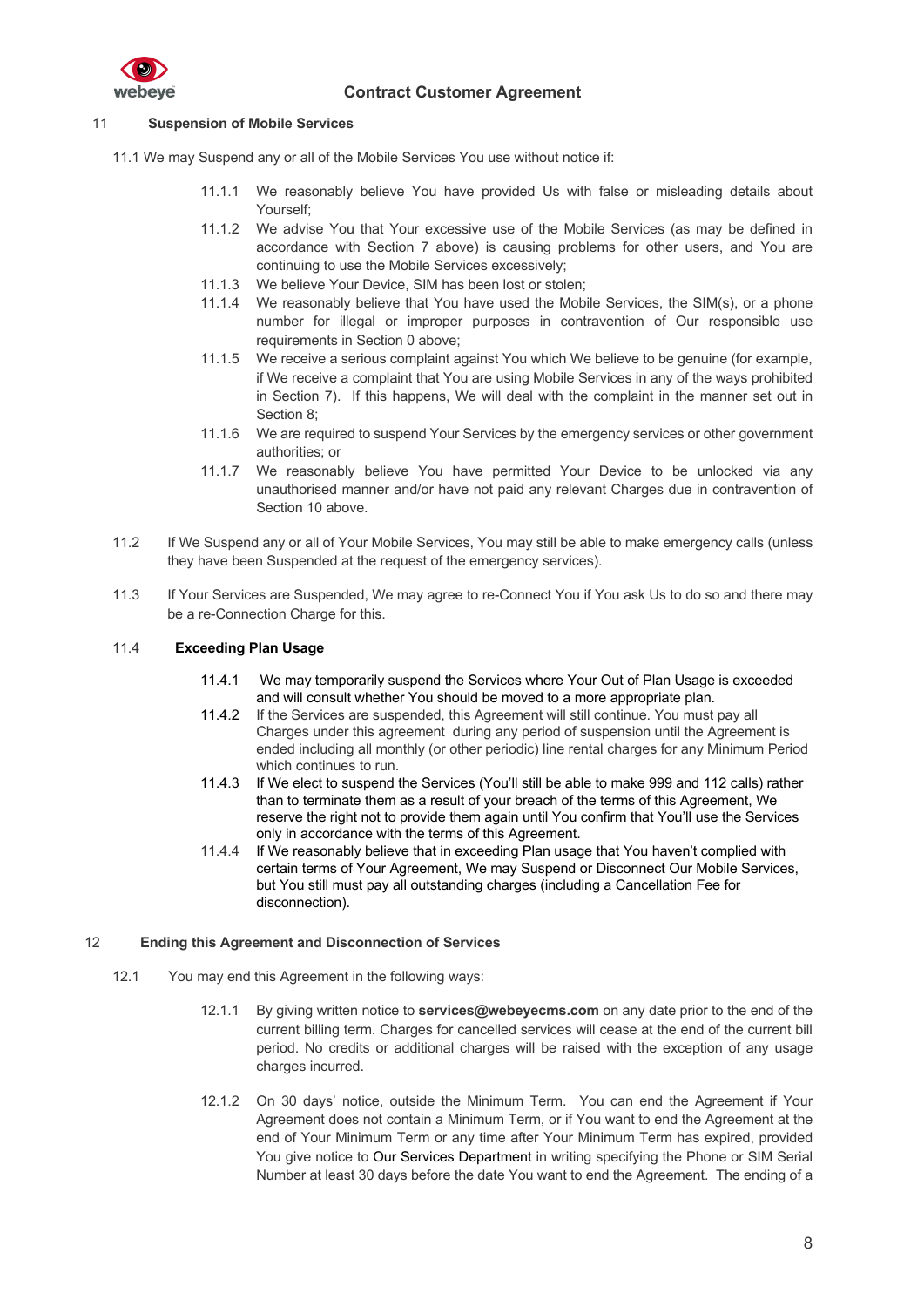

Mobile Services Agreement does not automatically end any associated Webeye Services agreements.

- 12.1.3 You can end the Agreement within 30 days of Us telling You about a variation to Your Agreement which is likely to be of detriment to You. You must give us at least two calendar week's written notice that You are rejecting the variation and terminating the Agreement or services covered by the variation.
- 12.2 We may end this Agreement in the following ways:
	- 12.2.1 On 30 days' notice, outside the Minimum Term.
	- 12.2.2 If Your Agreement does not have a Minimum Term, or the Minimum Term has expired, We can end this Agreement by giving at least 30 days' notice of ending the Agreement.
	- 12.2.3 Because of Your conduct.
	- 12.2.4 In the event of any of the following, We may end Your Agreement immediately and You have to pay all the Charges You owe up until We Disconnect You:
		- 12.2.4.1 if We have the right to Suspend Your Services on any of the grounds in Section 7 and We believe that the grounds are serious and have not been, or are unlikely to be, rectified;
		- 12.2.4.2 if We believe that Your use of Our Services, is jeopardising the operation of Our, Our Network Provider's, or its MNO's network, or are of an unacceptable nature; or
		- 12.2.4.3 in the event of Your bankruptcy, insolvency or death.
	- 12.2.5 No network access or Services. We may end Your Agreement if We no longer have access to other operators' networks which We need to provide Mobile Services, or if We are no longer able to provide Mobile Services due to factors beyond Our control or because We cease business.
	- 12.2.6 Once You are Connected, You can only end this Agreement in the ways set out in this Section 12. However, if You are a consumer, any statutory rights which You may have, which cannot be excluded or limited, will not be affected by this section. For more information on Your statutory rights, contact Your local authority Trading Standards Department or Citizen's Advice Bureau.

#### 13 **Effect of this Agreement ending**

- 13.1 If this Agreement ends, We shall have the right to transfer Your Account to another provider, or at Our sole discretion to close Your Account and Disconnect You and You will not be able to use the Mobile Services or make emergency calls. This is without prejudice to Your rights under Section 14 to request a transfer to another supplier.
- 13.2 You must immediately pay all Charges You owe up to the date the Agreement ends. If We end the Agreement due to Your conduct or if You end Your Agreement within the Minimum Term, the Charges may include a Cancellation Fee.
- 13.3 The termination of this Agreement for whatever cause shall not affect any provision of this Agreement which is expressed or by implication intended to survive or operate in the event of termination of this Agreement.
- 13.4 Save as expressly set out in this Agreement, termination of this Agreement shall be without prejudice to any other rights or remedies a party may be entitled to under this Agreement or at law and shall not affect any statutory or accrued rights or liabilities of either party.

## 14 **Transfer of Services to another Supplier**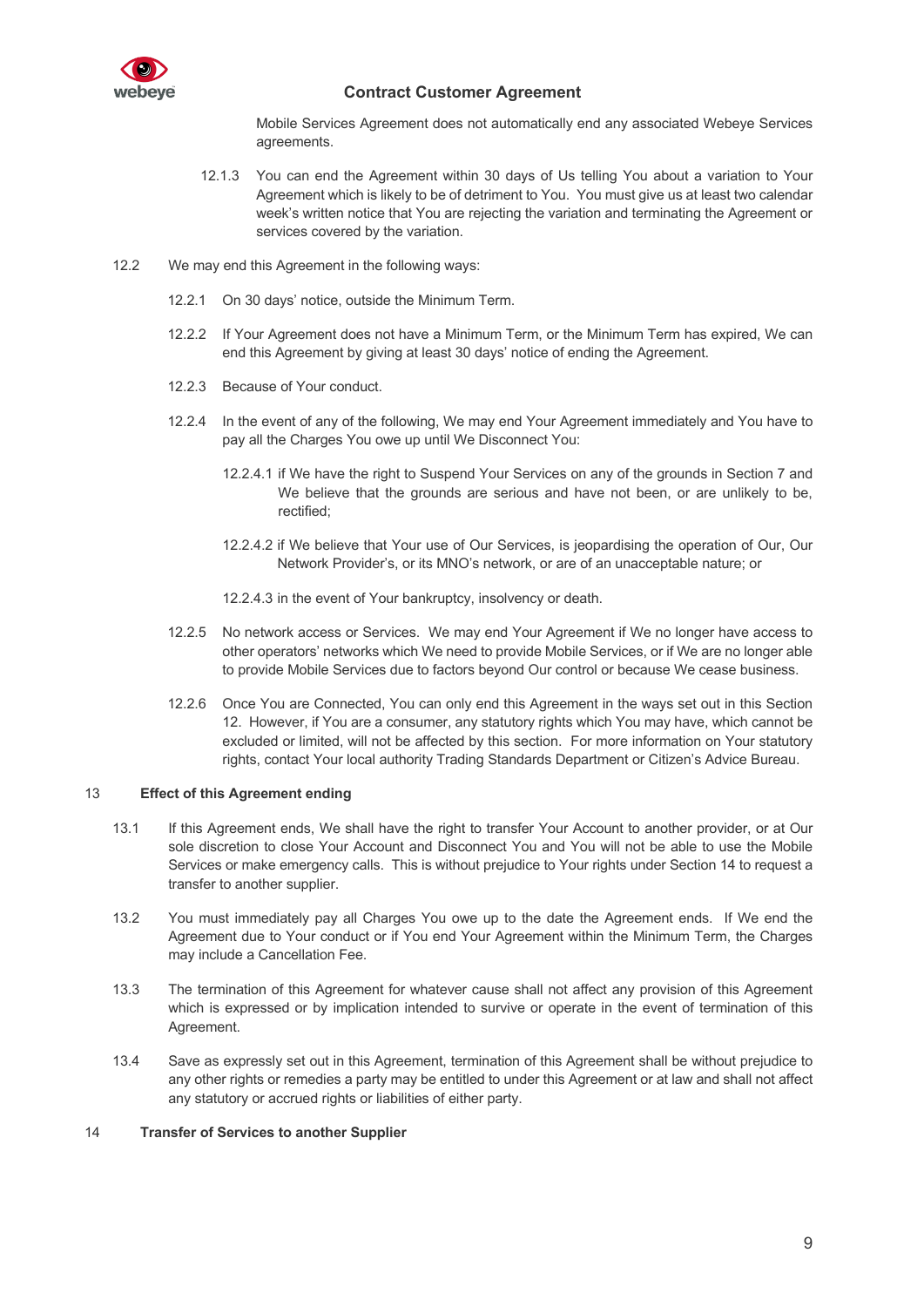

- 14.1 During the term of Your Agreement for the supply of Mobile Services, We are unable to authorise porting of your SIM to an alternative provider. In such circumstances, the service should be terminated in accordance with this Agreement.
- 14.2 We are unable to take over Mobile Services provided to You by an alternative provider under any circumstances

## 15 **Changing the Agreement**

15.1. We may change or withdraw Services at any time, and We may change or introduce new terms to this Agreement at any time. If We do, we'll give You at least 30 days' notice of these changes unless We believe such changes will not disadvantage You or which You don't regularly use. If these changes are to Your material detriment, You have a right to end this Agreement without paying Early Termination Fees and We'll tell You if You do.

15.2. We may change or introduce new charges for Services (which may include Charges for Out of Plan Services) If we increase our Charges, We'll give You at least 30 days' notice by email, text or other form of electronic message.

15.3. We can increase Your Plan Charge or any other Charge, if We are required to do so as a result of statutory instrument, government regulation or any new taxation which We need to pass onto You as a matter of law.

15.4. We may increase Charges for Out of Plan Services and if the increase is to Your material detriment You will be able to end the Agreement early without paying Early Termination Fees and We'll tell You if You do.

#### 16 **Liability**

#### **Limits on Our liability**

16.1. We'll not be liable under this Agreement for any loss or damage caused by circumstances where:

- 16.1.1 there is no breach of a legal duty of care owed to You by us;
- 16.1.2 such loss or damage is not a reasonably foreseeable result of any such breach; or
- 16.1.3 such loss or damage results from the breach by You of any term of this Agreement.

16.2 Our liability shall not in any event include losses related to any business of a customer including but not limited to lost data, lost profits or business interruption.

16.3 Nothing in this Agreement shall:

- 16.3.1 exclude or limit our liability for death or personal injury resulting from our acts or omissions or those of our servants, agents or employees; or
- 16.3.2 limit your rights as a consumer under applicable UK law.

16.4 All Services are provided on a commercially reasonable basis. Although we'll provide the Services with reasonable skill and care, We make no warranty that the Services will meet Your exact requirements or that they will always be available.

16.5 Each provision of this Clause 16 operates separately. If any part is disallowed, or is not effective, the other parts will continue to apply even after the Agreement has been terminated or cancelled.

### **Services – Area where We have no responsibility**

- 16.6 We will try to ensure the accuracy, quality and timely delivery of the Mobile Services. However:
	- 16.6.1 We, Our Network Operator and its MNO, accept no responsibility for any use of, or reliance on, the Mobile Services or their content, or for any disruptions to, or any failures or delays in, the Mobile Services. This includes, without limitation, any alert Services or virus detection Services; and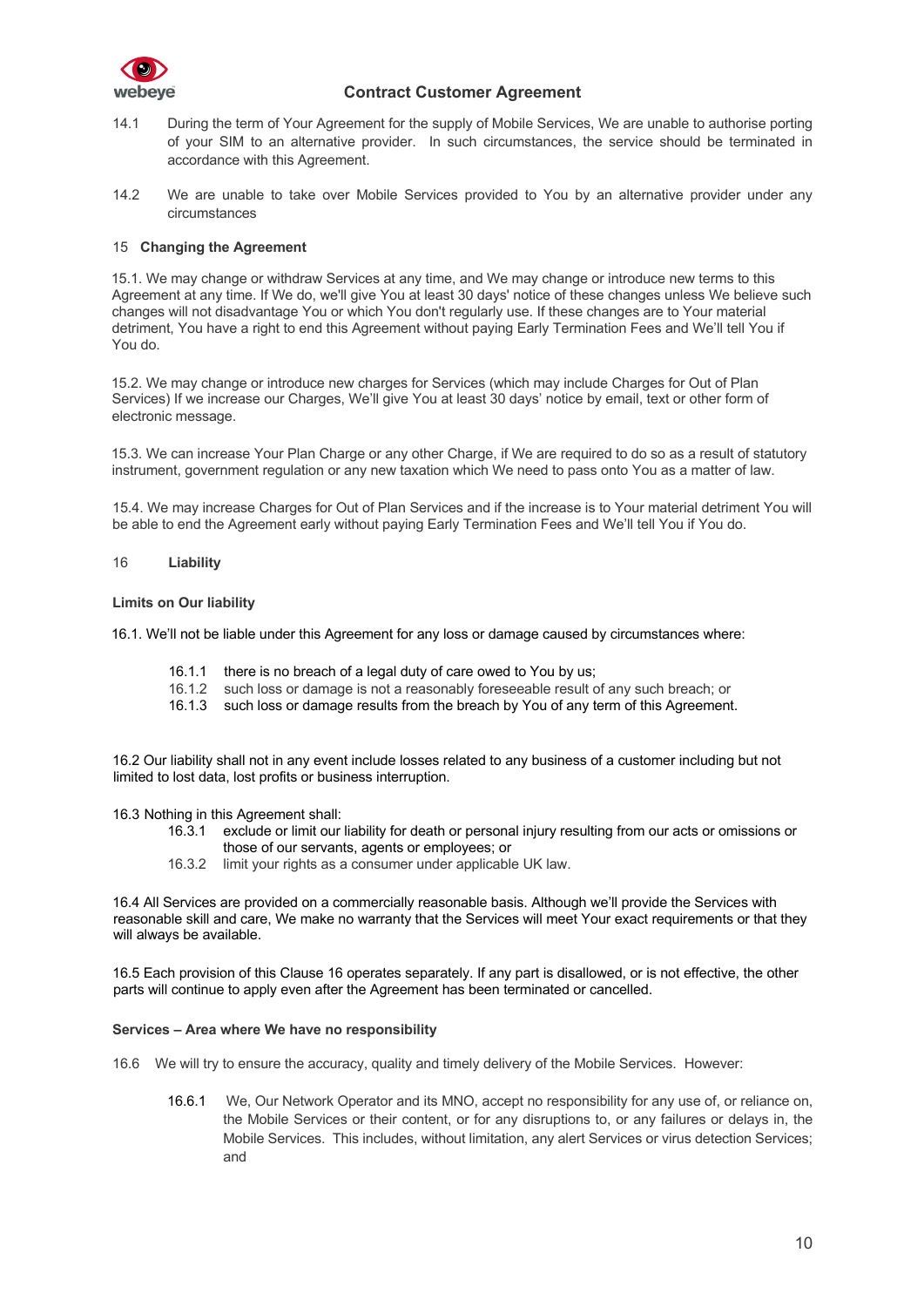

- 16.6.2 subject to Section 0 We, Our Network Operator and its MNO, do not make any representations as to the accuracy, comprehensiveness, completeness, quality, currency, error-free nature, compatibility, security or fitness for purpose of the Mobile Services or their content. They are provided to You on an 'as is' basis; and
- 16.6.3 We, Our Network Operator and its MNO, cannot provide You with details of SIM or Device location, Site Name or any other Location information. You can provide this information to us to record on your invoice, however it is your responsibility to update Us if the information changes.
- 16.6.4 We, Our Network Operator and its MNO, are not providing You with advice of any kind (including without limitation investment or medical advice). Where Services contain investment information, We do not make invitations or offer inducements to enter into any investment agreements.
- 16.7 We, Our Network Operator and its MNO, will not be liable:
	- 16.7.1 for any loss You may incur as a result of someone using Your PINs or passwords, with, or without, Your knowledge; or
	- 16.7.2 if We or they cannot carry out Our duties, or provide Services, because of something beyond Our control.

## **Others' content and services – Areas where We have no responsibility**

- 16.8 You may be able to use Mobile Services:
	- 16.8.1 to upload, email or transmit content using the Mobile Services; and
	- 16.8.2 to access content which is branded or provided by others and to acquire goods and services from others.
- 16.9 Where We, Our Network Provider or its MNO provide You with such access, all We do is transmit the content to You and neither Us nor them prepare or exercise control over the content, goods or services. We, Our Network Provider and its MNO are not responsible or liable in any way for, and do not endorse, any of this content, goods or services.
- 16.10 This Section 16 will still apply even after this Agreement has ended.

## **17 Privacy Notice and Your Information**

## *This document is intended to be read in conjunction with the Webeye Data Protection Policy* .

We will only use Your personal information in accordance with this section which adheres to our *Data Protection Policy* and applicable UK data protection and privacy legislation. Please read all of this section and feel free to contact Us at the address below with any questions.

- 17.1 Whenever You provide Us with personal information about Yourself You agree that it will be true, complete and accurate. You must tell Us if this information changes.
- 17.2 If You provide Us with information about another individual or register a phone in the name of another individual, You must have their agreement to do so or be acting with legal authority.
- 17.3 If We reasonably believe that You have supplied Us with false or inaccurate information, or if We suspect fraud, We may delay Your Connection or suspend Your access to the Mobile Services until an investigation has been completed to Our satisfaction.

## **"Your Information"**

17.4 By "Your Information" We mean information that You give Us or that We obtain about You as a result of any application or registration for, and use of, the Mobile Services. It may include Your name, current and previous address(s), date of birth, telephone and fax numbers, gender, email address, employment and lifestyle information, bank and credit or debit card information, and information obtained from credit reference and fraud prevention agencies, marketing organisations and those who provide services to Us, and may include information from other countries.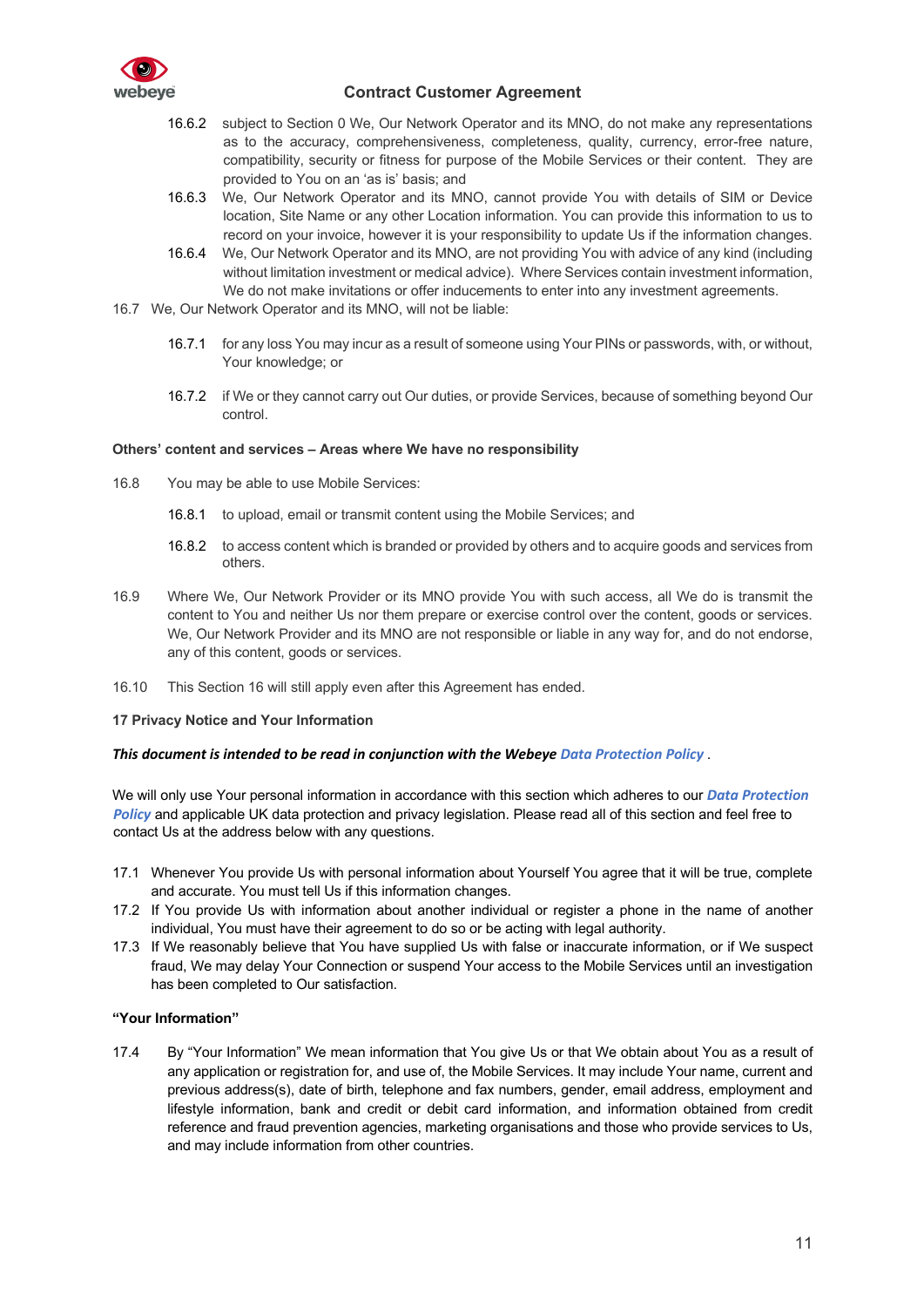

- 17.5 While You are a customer of Us, We and/or those who provide services to Us will also acquire and process information about Your use of the Mobile Services, including Location Data, Your Communications Data, Your mobile telephone number the unique code identifying Your phone and SIM, and Your account information including contact history notes.
- 17.6 Some of the information We collect about You may be classified as "sensitive" (such as visual or hearing impairments) and We will ask Your permission if We wish to use or share this information;

## **Use of "Your Information"**

- 17.7 We may process "Your Information" for a number of purposes including:
	- 17.7.1 Credit Referencing, Identity Checks and Fraud Prevention
		- 17.7.1.1 We may make searches about You at credit reference agencies who will supply Us with credit information, as well as information from the Electoral Register, to help Us to decide whether to accept Your application or future applications, and to verify Your identity.
		- 17.7.1.2 We may also disclose details of Your Agreement with Us, the payments You make under it, account balances and information about any default, dispute, and debts to credit reference agencies. We will also disclose details of any change of address reported to Us or of which We become aware. Credit searches and the information supplied by Us and held by credit reference agencies is used by Us and other organisations to help make decisions about other credit applications by You or other members of Your household or your business/organisation with whom You are linked financially to trace debtors, recover debts, to prevent and detect fraud and to manage Your account.
- 17.8 We may also check and share Your details with fraud prevention agencies, and We will record (and pass to the fraud prevention agencies) details of any false or inaccurate information provided by You or where We suspect fraud. Records held by fraud prevention agencies will also be used by Us
	- 17.8.1 and other organisations to help prevent fraud and money laundering, for example. Those fraud prevention agencies may disclose information to law enforcement agencies where requested and necessary for the investigation of crime. We and other organisations may access and use (from a country other than the UK) the information recorded by fraud prevention agencies.
	- 17.8.2 We may also use and share Your details for the collection of any debts owed by You. This may include the use of debt collection agencies to collect debts on Our behalf or may include the assignment of debts to a third-party company. The assignment of debts will involve the sale of Your debt and account information to a third party company – this information may include Your name, address and contact data, year of birth, debts owed, payment history and other information necessary to help recover the debt.
	- 17.8.3 We may also pass and share information to other communications service providers and network operators for the detection and prevention of theft and fraud. You can ask Us at any time for details of the credit reference and fraud prevention agencies to whom We disclose and obtain information about You.

## 17.8.4 **Account and Service Management**

- 17.8.4.1 to process applications, registrations or orders made by You, to create and administer accounts, to calculate and charge for the Mobile Services, to produce any necessary invoices or invoicing statements, and to provide customer services including the management of any complaints or queries;
- 17.8.4.2 to supply any products, services or information requested by You and/or which We may provide;
- 17.8.4.3 usage and invoicing management;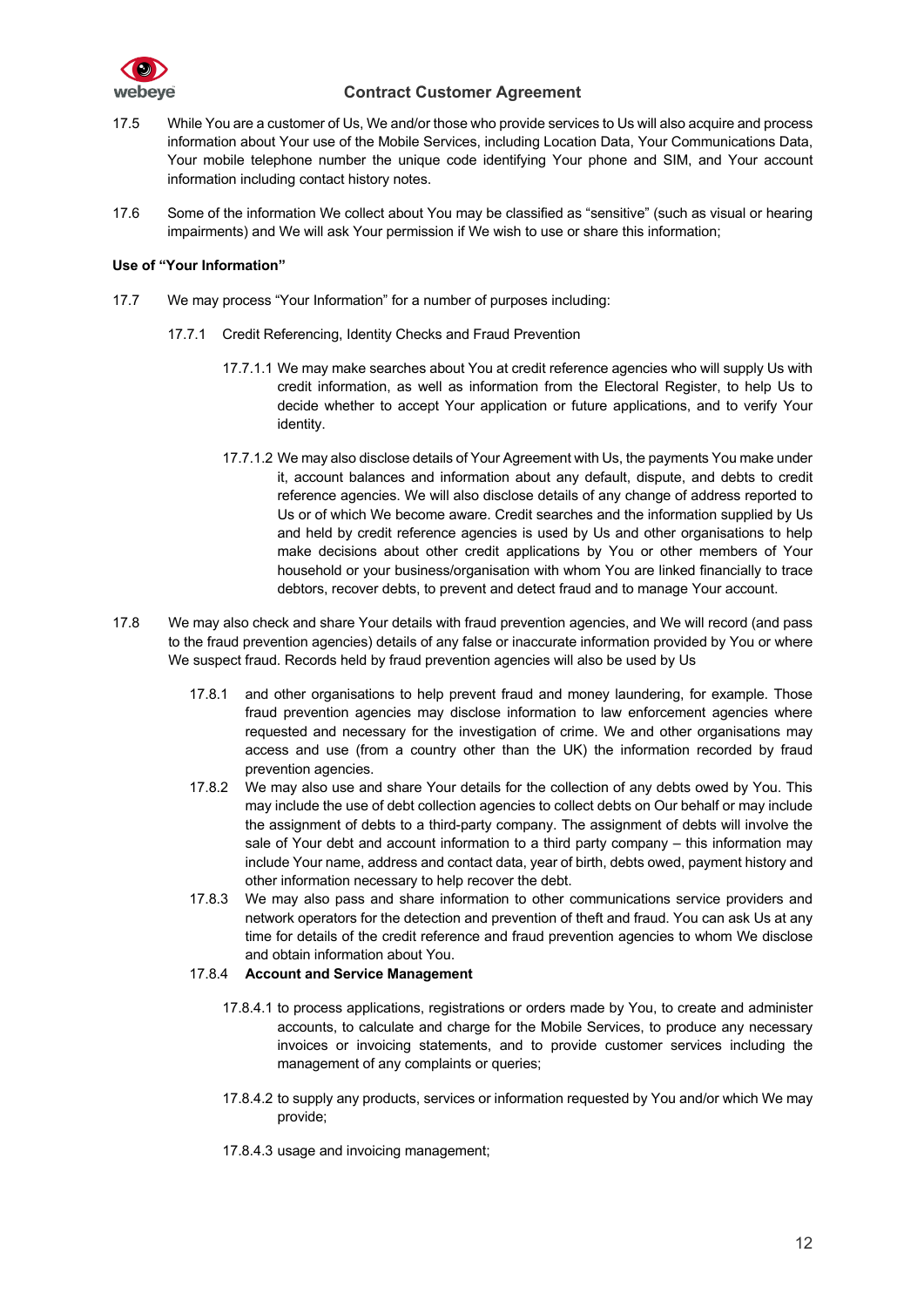

- 17.8.4.4 to update Your Device remotely "over the air" with software updates and to investigate and resolve any Mobile Service-related queries made by You;
- 17.8.4.5 to process data revealing the geographic location of Your Device in order to provide location-based services requested by You and which may be provided by Us or by third parties on behalf of Us, or where You request location-based services directly from third parties; Your location data will always be transmitted when calling the emergency services in the UK;
- 17.8.4.6 We may monitor and record calls and messages from You and Our Customer Services for training and quality purposes;
- 17.8.4.7 please be aware that when You call Us, Your phone number may automatically be presented to Us so that We may be able to provide You with integrated customer services and for security purposes.

## 17.8.5 **Marketing and keeping You informed**

17.9.5.1 to keep You informed about Our services, developments, pricing tariffs, special offers, and any discounts or awards which We believe may be of personal interest to You, or which You may be entitled to. We may keep You up to date directly to Your Phone, and by post, telephone and by voice, audio and videomail subject to any preferences indicated by You. You can contact Us at any time to ask Us not to use Your location or "communications data" for marketing purposes or if You would prefer not to receive direct marketing information, or simply to update Your preferences by writing to or calling Us, by sending an email to **sales@webeyecms.com**; (iii) to tell You about the products and special promotions of carefully selected partners (subject to Your preferences) and allow You to receive advertising and marketing information from them but without passing control of Your information to the third party concerned. You can update Your preferences at any time as described above;

17.9.5.2 to carry out market research;

17.9.5.3 to carry out activities necessary to the running of Our business, including system testing, network monitoring, staff training, quality control and any legal proceedings; and

17.9.3.4 to carry out any activities or disclosures to comply with any regulatory, government or legal requirement.

17.10 We may share Your information with other members of Our group of companies, and with Our, or their, partners, associates, agents and contractors who provide services to Us, and for the purposes of pursuing Our legitimate interests, including people who are interested in buying Our business. These may include people and companies outside the UK.

17.11 We may also use data processors, some of whom may be based outside the UK, to process data on Our behalf and who provide specific services to Us and Our group of companies. If We do this, We will ensure that Your information is processed to the same standards adopted by Us;

17.12 If You use Our Services from a country outside the UK it may be necessary to transfer Your information to that country where the treatment of Your personal information may be subject to laws and regulations applying in that country and which may not protect Your information to the same standards applying in the UK.

17.13 We may retain Your information for as long as is necessary for the purposes detailed in this notice and until charges for services cannot be lawfully challenged and legal proceedings may no longer be pursued. Generally

- 17.13.1 All client data shall be retained for a minimum period of two years.
- 17.13.2 All data of ARC external communications shall be retained for a minimum period of three months.
- 17.13.3 A log of operator actions shall be retained for a minimum period of two years.
- 17.13.4 Your account information will be kept after Your relationship with Us ends to comply with legal and regulatory obligations.